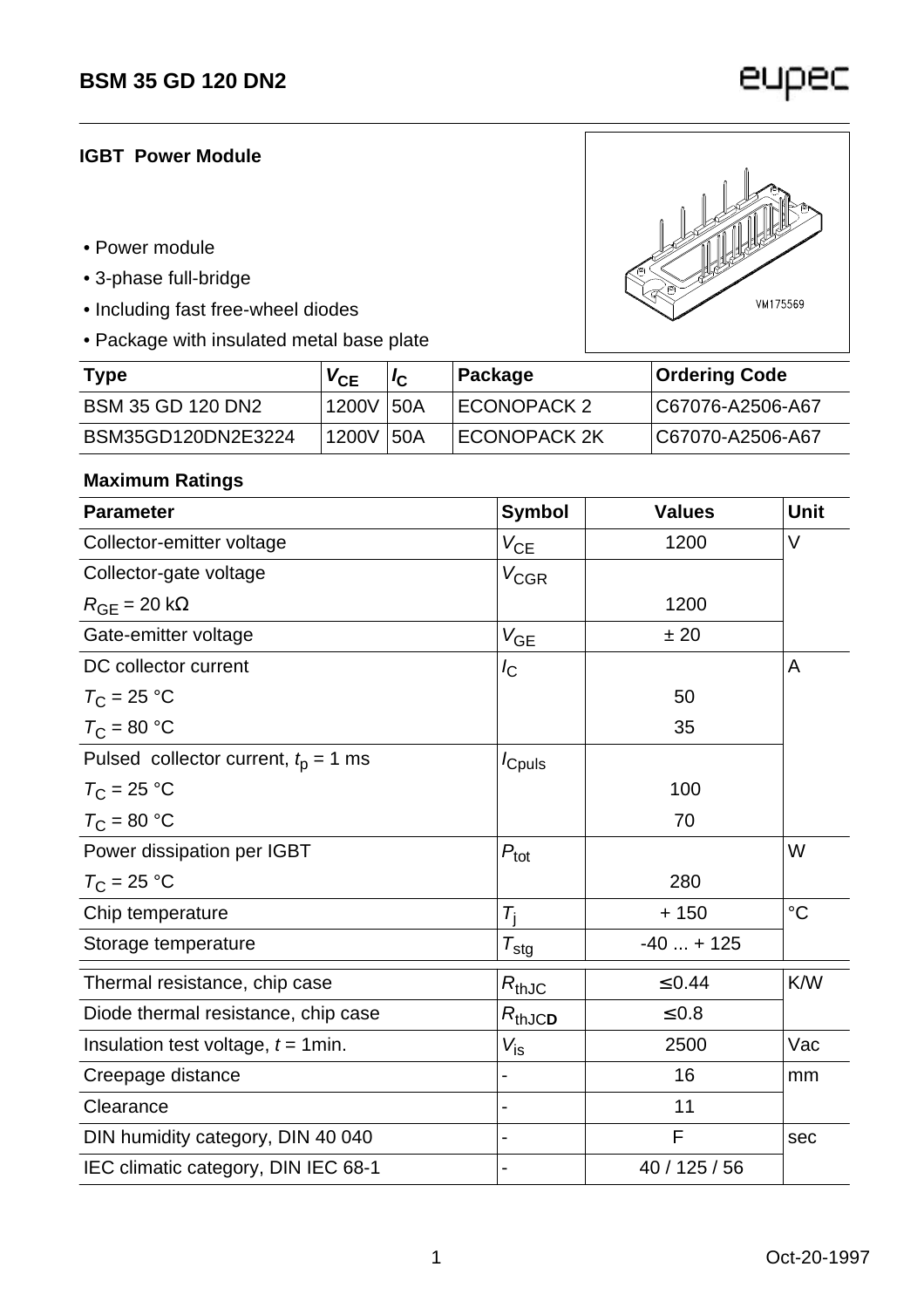| <b>Parameter</b>                                                | <b>Symbol</b>    |                | <b>Unit</b> |      |    |
|-----------------------------------------------------------------|------------------|----------------|-------------|------|----|
|                                                                 |                  | min.           | typ.        | max. |    |
| <b>Static Characteristics</b>                                   |                  |                |             |      |    |
| Gate threshold voltage                                          | $V_{GE(th)}$     |                |             |      | V  |
| $V_{GE} = V_{CE}$ , $I_C = 1.2$ mA                              |                  | 4.5            | 5.5         | 6.5  |    |
| Collector-emitter saturation voltage                            | $V_{CE(sat)}$    |                |             |      |    |
| $V_{GE}$ = 15 V, $I_C$ = 35 A, $T_i$ = 25 °C                    |                  | $\blacksquare$ | 2.7         | 3.2  |    |
| $V_{GE}$ = 15 V, $I_C$ = 35 A, $T_i$ = 125 °C                   |                  | $\blacksquare$ | 3.3         | 3.9  |    |
| Zero gate voltage collector current                             | $I_{\text{CES}}$ |                |             |      | mA |
| $V_{\text{CE}}$ = 1200 V, $V_{\text{GE}}$ = 0 V, $T_i$ = 25 °C  |                  | $\blacksquare$ | 0.6         | 1    |    |
| $V_{\text{CE}}$ = 1200 V, $V_{\text{GE}}$ = 0 V, $T_i$ = 125 °C |                  | $\blacksquare$ | 2.4         | ۰    |    |
| Gate-emitter leakage current                                    | $I_{\text{GES}}$ |                |             |      | nA |
| $V_{GF}$ = 20 V, $V_{CF}$ = 0 V                                 |                  | -              |             | 150  |    |

# **Electrical Characteristics**, at T<sub>j</sub> = 25 °C, unless otherwise specified

## **AC Characteristics**

| Transconductance                                           | $g_{\rm fs}$       |    |                |                          | S  |
|------------------------------------------------------------|--------------------|----|----------------|--------------------------|----|
| $V_{\text{CF}}$ = 20 V, $I_{\text{C}}$ = 35 A              |                    | 11 |                | ۰                        |    |
| Input capacitance                                          | $C_{\mathsf{iss}}$ |    |                |                          | nF |
| $V_{\text{CF}}$ = 25 V, $V_{\text{GF}}$ = 0 V, f = 1 MHz   |                    |    | $\overline{2}$ | $\overline{\phantom{0}}$ |    |
| Output capacitance                                         | $C_{\rm{oss}}$     |    |                |                          |    |
| $V_{\text{CE}}$ = 25 V, $V_{\text{GE}}$ = 0 V, $f$ = 1 MHz |                    |    | 0.3            |                          |    |
| Reverse transfer capacitance                               | $C_{\rm rss}$      |    |                |                          |    |
| $V_{\text{CF}}$ = 25 V, $V_{\text{GF}}$ = 0 V, f = 1 MHz   |                    |    | 0.14           |                          |    |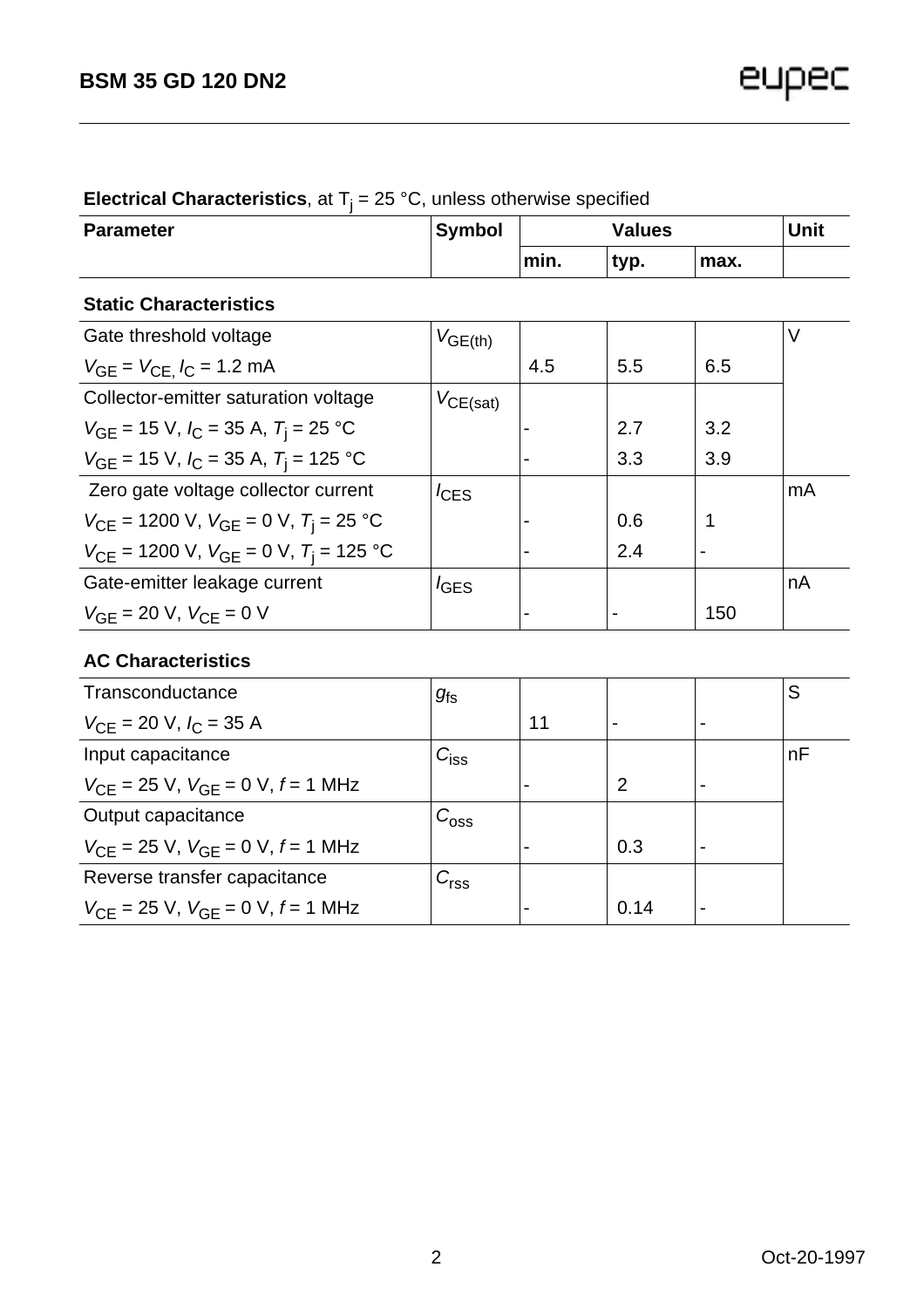| <b>Electrical Originate Rotorio,</b> at $\eta = 20$ O, anioao otherwise appointed |        |               |      |      |      |
|-----------------------------------------------------------------------------------|--------|---------------|------|------|------|
| <b>Parameter</b>                                                                  | Symbol | <b>Values</b> |      |      | Unit |
|                                                                                   |        | min.          | typ. | max. |      |

## **Electrical Characteristics**, at T<sub>j</sub> = 25 °C, unless otherwise specified

# **Switching Characteristics, Inductive Load at T<sup>j</sup> = 125 °C**

| ,                   |                          |     |     |    |
|---------------------|--------------------------|-----|-----|----|
| $t_{\text{d}(on)}$  |                          |     |     | ns |
|                     |                          |     |     |    |
|                     | $\blacksquare$           | 60  | 120 |    |
| $t_{\rm r}$         |                          |     |     |    |
|                     |                          |     |     |    |
|                     | $\overline{\phantom{0}}$ | 60  | 120 |    |
| $t_{\text{d(off)}}$ |                          |     |     |    |
|                     |                          |     |     |    |
|                     |                          | 400 | 600 |    |
| $t_{\rm f}$         |                          |     |     |    |
|                     |                          |     |     |    |
|                     |                          | 50  | 75  |    |
|                     |                          |     |     |    |

#### **Free-Wheel Diode**

| Diode forward voltage                                                         | VF           |                |     | V       |
|-------------------------------------------------------------------------------|--------------|----------------|-----|---------|
| $I_F = 35$ A, $V_{GE} = 0$ V, $T_i = 25$ °C                                   |              | 2.3            | 2.9 |         |
| $I_F = 35$ A, $V_{GE} = 0$ V, $T_i = 125$ °C                                  |              | 1.9            |     |         |
| Reverse recovery time                                                         | $t_{\rm rr}$ |                |     | μs      |
| $I_F = 35$ A, $V_R = -600$ V, $V_{GF} = 0$ V                                  |              |                |     |         |
| $d_{\text{F}}/dt = -800 \text{ A/}\mu\text{s}, T_{\text{i}} = 125 \text{ °C}$ |              | 0.25           |     |         |
| Reverse recovery charge                                                       | $Q_{rr}$     |                |     | $\mu$ C |
| $I_F = 35$ A, $V_R = -600$ V, $V_{GF} = 0$ V                                  |              |                |     |         |
| $d\mathbf{r}/dt = -800 \text{ A/}\mu\text{s}$                                 |              |                |     |         |
| $T_i = 25 °C$                                                                 |              | $\overline{2}$ |     |         |
| $T_i = 125 °C$                                                                |              | 5              |     |         |